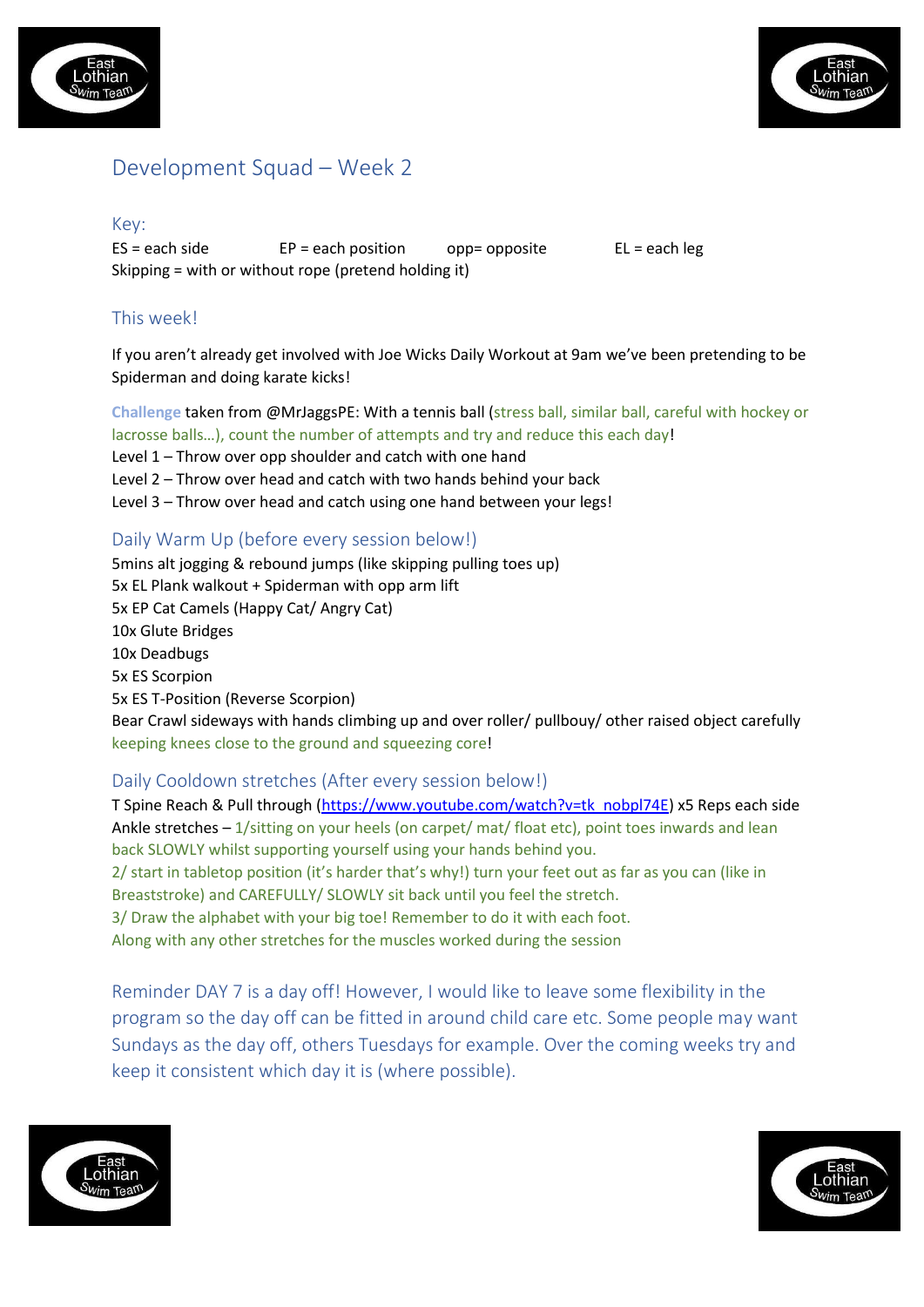



## Day 1 – Strength [Focusing on controlled good technique/quality reps]

3 Rounds of 8 exercises with 15s between exercises where possible:

10x Push Ups (Best Quality: Like Butterfly full press ups with proper form switching to knees when you can't keep elbows tucked back straight - body in straight line from knees to shoulders, squeezing stomach & glutes)

8x ES Donkey Kicks (Tabletop position pushing heel to ceiling keeping back straight https://www.youtube.com/watch?v=Im5nE3J558k)

8x Plank Up Downs/ walks (start in press up position come down onto elbows and back up)

30s Straight leg Crawl

10x Knee Tucks (Lying on your back bring your knees up and then straighten legs keeping feet off the floor)

10x Face Pulls (with Band anchored at hip level pull it up towards your face, keeping shoulders back and elbows high)

30s Wall Sit

8x Leg Raises

### Day 2 – Energy Systems [Aerobic work, getting your heart rate up]

Circuit:  $4x$  (6 exercises 30s on 30s off) – Take first round steady as a warmup, build effort rounds 2-4.

Skipping // Burpees // Skipping // Squat Jumps // Skipping // Mountain Climbers

### Day 3 – Mobility

Focusing on Fundamentals video (16mins) from http://www.swimmingspecificyoga.com/sequences.html (covers a number of positions we already do and some we haven't, don't worry if you get confused about the breathing just try your best!)

5x ES 90/90 T Spine Rotation (https://www.youtube.com/watch?v=CqOjxk9xcno)

5x ES Scorpion to sitting: Start lying on your front arms wide as if you were going to do a scorpion, right leg bends, starts to come over left leg as left arm sweeps round to join right as you roll over plant right foot knee bent & sit up without using your hands, reaching forwards. Try the same on the opposite side.